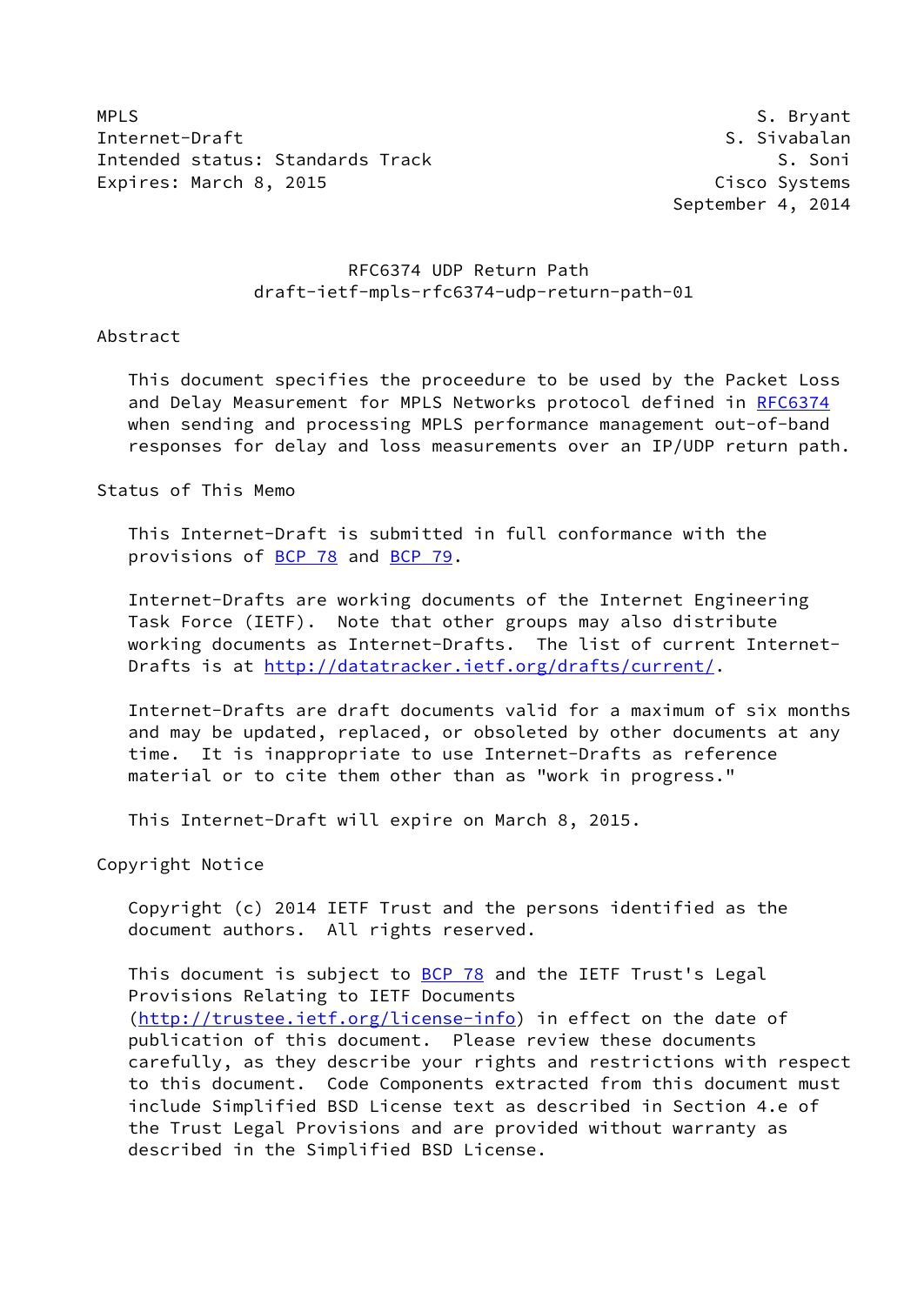Internet-Draft [RFC6374](https://datatracker.ietf.org/doc/pdf/rfc6374) UDP Return Path September 2014

## <span id="page-1-0"></span>[1](#page-1-0). Introduction

 This document describes how Packet Loss and Delay Measurement for MPLS Networks protocol (MPLS-PLDM) [[RFC6374\]](https://datatracker.ietf.org/doc/pdf/rfc6374) out-of-band responses can be delivered to the Querier using UDP/IP.

 The use of UDP may be required to support data path management such as passage through firewalls, or to provide the necessary multiplexing needed in bistatic operation where the querier and the collector are not co-located and the collector is gathering the response information for a number of responders. In a highly scaled system some MPLS-PLDM sessions may be off-loaded to a specific node within the distributed system that comprises the Label Switching Router (LSR) as a whole. In such systems the response may arrive via any interface in the LSR and need to internally forwarded to the processor tasked with handling the particular MPLS-PLDM measurement. Currently the MPLS-PLDM protocol does not have any mechanism to deliver the PLDM Response message to particular node within a multi- CPU LSR.

 The procedure described in this specification describes how the queryer requests delivery of the MPLS-PLDM response over IP to a dynamic UDP port. It makes no other changes to the protocol and thus does not affect the case where the reponse is delivered over a MPLS Associated Channel [[RFC5586\]](https://datatracker.ietf.org/doc/pdf/rfc5586).

<span id="page-1-1"></span>[2](#page-1-1). Requirements Language

 The key words "MUST", "MUST NOT", "REQUIRED", "SHALL", "SHALL NOT", "SHOULD", "SHOULD NOT", "RECOMMENDED", "MAY", and "OPTIONAL" in this document are to be interpreted as described in [\[RFC2119](https://datatracker.ietf.org/doc/pdf/rfc2119)].

<span id="page-1-2"></span>[3](#page-1-2). Solution Overview

 This document specifies that, unless configured otherwise, if a UDP Return Object (URO) is present in a MPLS-PLDM Query, the responder MUST use the IP address and UDP port in the URO to reply back to the querier. Multiple UROs MAY be present in a MPLS-PLDM Query indicating that an identical responses SHOULD be sent to each addess port pair. A responder MAY be designed or configured to only transmit a single response, in which case the response MUST be sent using the parameters specified in the first URO in the querry packet.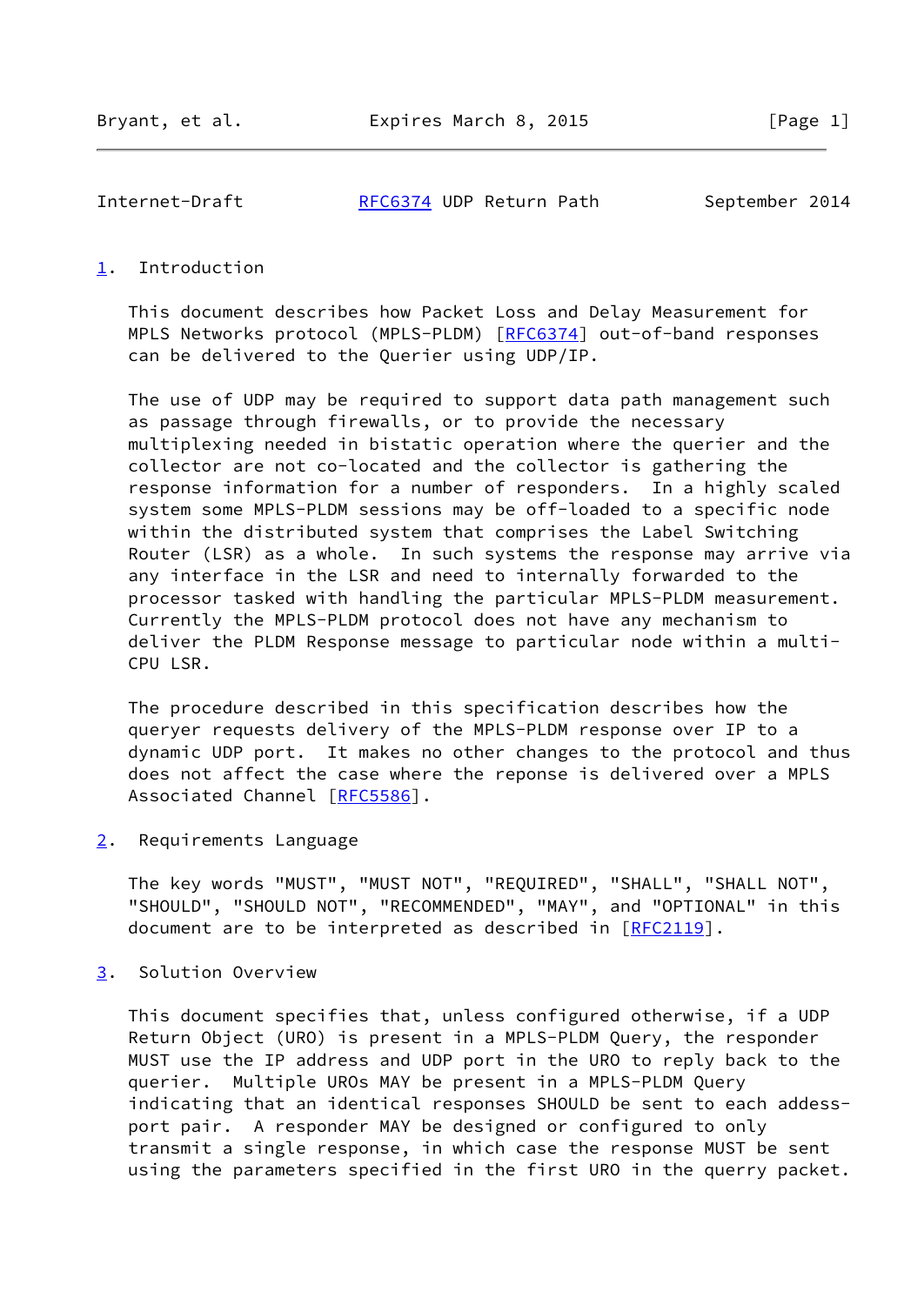The procedures defined in this document may be applied to both unidirectional and bidirectional LSPs. In this document, the term bidirectional LSP includes the co-routed bidirectional LSP defined in [\[RFC3945](https://datatracker.ietf.org/doc/pdf/rfc3945)] and the associated bidirectional LSP that is constructed from a pair of unidirectional LSPs (one for each direction) that are

| Bryant, et al. | Expires March 8, 2015 | [Page 2] |
|----------------|-----------------------|----------|
|                |                       |          |

Internet-Draft [RFC6374](https://datatracker.ietf.org/doc/pdf/rfc6374) UDP Return Path September 2014

 associated with one another at the LSP's ingress/egress points [\[RFC5654](https://datatracker.ietf.org/doc/pdf/rfc5654)]. The mechanisms defined in this document can apply to both IP/MPLS and to the MPLS Transport Profile (MPLS-TP) [[RFC5654\]](https://datatracker.ietf.org/doc/pdf/rfc5654), [\[RFC5921](https://datatracker.ietf.org/doc/pdf/rfc5921)]

## <span id="page-2-0"></span>[3.1](#page-2-0). UDP Return Object

 NOTE TO RFC Editor please delete the following paragraph before publication.

#### START DELETE

 Note to reviewers - We considered a number of approaches to the design. The first was to use the existing address object and a separate UDP object, but concern in the WG was that there may be more than one collector that required this information, and the combined size of the two objects. The next approach considered by the authors was to create a new object by appending a UDP port to the existing generalized address object. However by noting that UDP is only likely to be sent over IP and that it will be a long time before we design a third major version of IP we can compress the object either by having separate IPv4 and an IPv4 objects, or using the address length as the discriminator. The object design below uses the latter approach. The resultant combined UDP port + address object is thus the same size as the original address object.

END DELETE

The format of the UDP Return Object (URO) is as follows:

0 1 2 3 0 1 2 3 4 5 6 7 8 9 0 1 2 3 4 5 6 7 8 9 0 1 2 3 4 5 6 7 8 9 0 1 +-+-+-+-+-+-+-+-+-+-+-+-+-+-+-+-+-+-+-+-+-+-+-+-+-+-+-+-+-+-+-+-+ | URO TLV Type | Length={6,18} | UDP-Destination-Port | +-+-+-+-+-+-+-+-+-+-+-+-+-+-+-+-+-+-+-+-+-+-+-+-+-+-+-+-+-+-+-+-+ ~ Address ~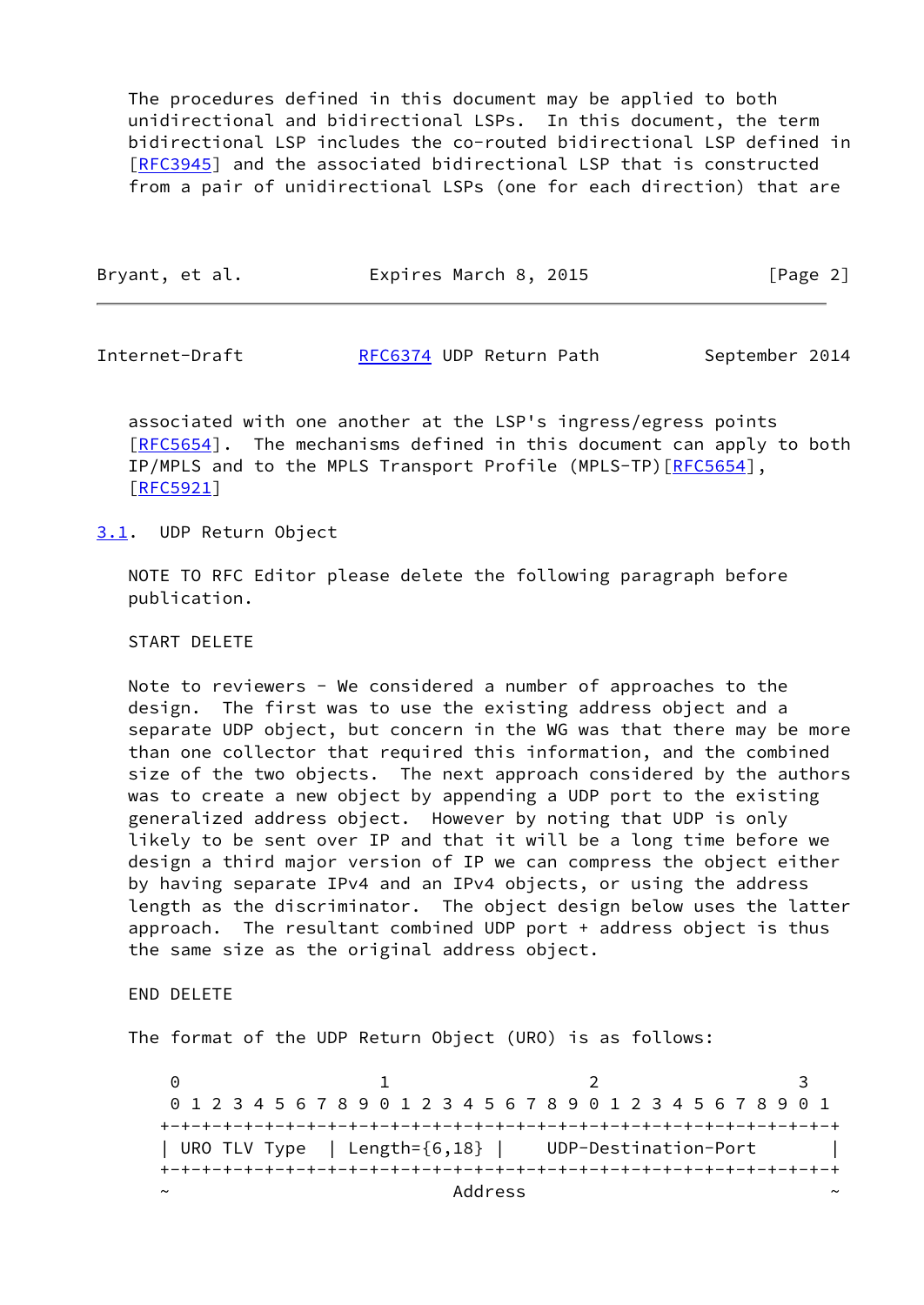The Type and Length fields are each 8 bits long. The Length field indicates the size in bytes of the remainder of the object (i.e. is the size of the address in bytes plus 2). When the address is IPv4 the length field is thus 6 and when the address is IPv6 the length field is thus 18. The length field therefore acts as both the TLV parsing parameter and the address family type indicator.

The UDP Return Object Type (URO TLV Type) has a value of <TBD>.

| Bryant, et al. | Expires March 8, 2015 | [Page 3] |
|----------------|-----------------------|----------|
|----------------|-----------------------|----------|

Internet-Draft [RFC6374](https://datatracker.ietf.org/doc/pdf/rfc6374) UDP Return Path September 2014

 The UDP Destination Port is a UDP Destination port as specified in [\[RFC0768](https://datatracker.ietf.org/doc/pdf/rfc0768)].

The Address is either an IPv4 or an IPv6 address.

The URO MUST NOT appear in a response.

<span id="page-3-0"></span>[4](#page-3-0). Theory of Operation

 This document defines the UDP Return Object to enable the MPLS-PLDM Querier to specify the return path for the MPLS-PLDM reply using IP/ UDP encapsulation.

 When the MPLS-PLDM Response is requested out-of-band by setting the Control Code of the MPLS-PLDM Query to "Out-of-band Response Requested", and the URO is present, the responder SHOULD send the response back to Querier on the specified destination UDP port at the specified destination IP address contained in the URO.

 If the URO is expected but is not present in a Query message and an MPLS-PLDM Response is requested out-of-band, the Query message MUST NOT be processed further, and if posisble an "Error - Invalid Message" ( $[REC6374]$  Section 3.1) SHOULD be send to the Querrier and the operator notified via the management system (see [Section 4.2](#page-4-0) for rurther details.

<span id="page-3-1"></span>[4.1](#page-3-1). Sending an MPLS-PM Query

When sending an MPLS-PLDM Query message, in addition to the rules and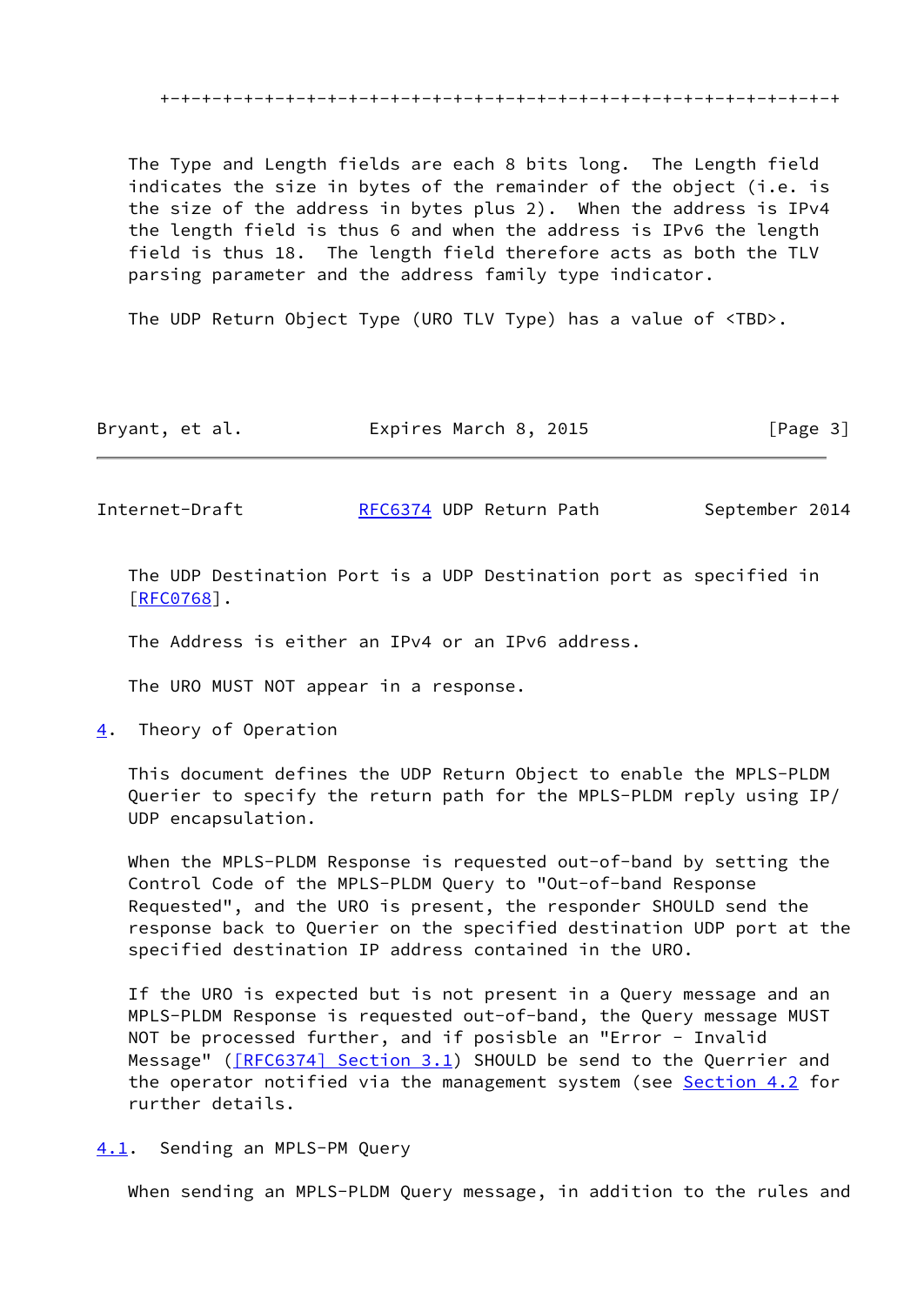procedures defined in [[RFC6374](https://datatracker.ietf.org/doc/pdf/rfc6374)]; the Control Code of the MPLS-PLDM Query MUST be set to "Out-of-band Response Requested", and a URO MUST be carried in the MPLS-PLDM Query message.

 If the Querier uses the UDP port to de-multiplexing of the response for different measurement type, there MUST be a different UDP port for each measurement type (Delay, loss and delay-loss combined).

 An implementation MAY use multiple UDP ports for same measurement type to direct the response to the correct management process in the LSR.

## <span id="page-4-0"></span>[4.2](#page-4-0). Receiving an MPLS PM Query Request

The processing of MPLS-PLDM query messages as defined in [\[RFC6374](https://datatracker.ietf.org/doc/pdf/rfc6374)] applies in this document. In addition, when an MPLS-PLDM Query request is received, with the Control Code of the MPLS-PLDM Query set to "Out-of-band Response Requested" with a URO present, then the

| Bryant, et al. | Expires March 8, 2015 | [Page 4] |
|----------------|-----------------------|----------|
|----------------|-----------------------|----------|

Internet-Draft [RFC6374](https://datatracker.ietf.org/doc/pdf/rfc6374) UDP Return Path September 2014

 Responder SHOULD use that IP address and UDP port to send MPLS-PLDM response back to Querier.

 If an Out-of-band response is requested and the Address object or the URO is missing, the Query SHOULD be dropped in the case of a unidirectional LSP. If both these TLVs are missing on a bidirectional LSP, the control code of Response message should set to 0x1C indicating "Error - Invalid Message" ( $[REC6374]$  Section 3.1) and the response SHOULD be sent over the reverse LSP. The receipt of such a mal-formed request SHOULD be notified to the operator through the management system, taking the normal precautions with respect to the prevention of overload of the error reporting system.

## <span id="page-4-1"></span>[4.3](#page-4-1). Sending an MPLS-PM Response

As specified in [\[RFC6374](https://datatracker.ietf.org/doc/pdf/rfc6374)] the MPLS-PLDM Response can be sent over either the reverse MPLS LSP for a bidirectional LSP or over an IP path. It MUST NOT be sent other than in response to an MPLS-PLDM Query message.

 When the requested return path is an IP forwarding path and this method is in use, the destination IP address and UDP port MUST be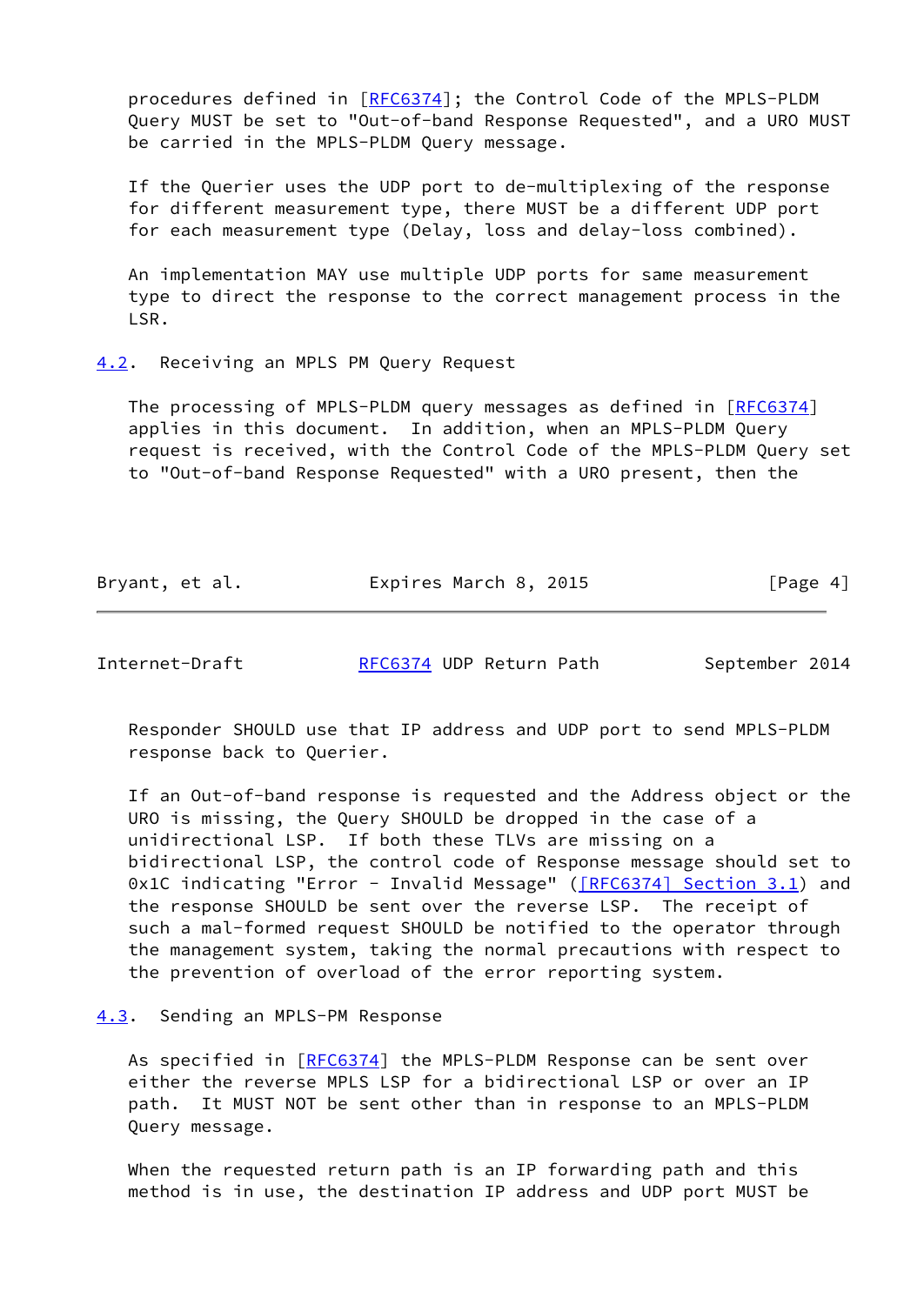copied from the URO. The source IP address and the source UDP port of Response packet is left to discretion of the Responder subject to the normal management and security considerations. The packet format for the MPLS-PLDM response after the UDP header is as specified in [\[RFC6374](https://datatracker.ietf.org/doc/pdf/rfc6374)]. As shown in Figure 1 the Associate Channel Header (ACH) [\[RFC5586](https://datatracker.ietf.org/doc/pdf/rfc5586)] is not incuded. The information provided by the ACH is not needed since the correct binding between the Querry and Response messages is achieved though the UDP Port and the Session Indentifier contained in the [RFC6374](https://datatracker.ietf.org/doc/pdf/rfc6374) message.

Bryant, et al. **Expires March 8, 2015** [Page 5]

Internet-Draft [RFC6374](https://datatracker.ietf.org/doc/pdf/rfc6374) UDP Return Path September 2014

 +----------------------------------------------------------+ | IP Header | . Source Address = Responders IP Address | Destination Addess = URO.Address . Protocol = UDP . . . +----------------------------------------------------------+ | UDP Header | Source Port = As chosen by Responder . Destination Port = URO.UDP-Destination-Port . . . +----------------------------------------------------------+ | Message as specified in [RFC6374](https://datatracker.ietf.org/doc/pdf/rfc6374) . . +----------------------------------------------------------+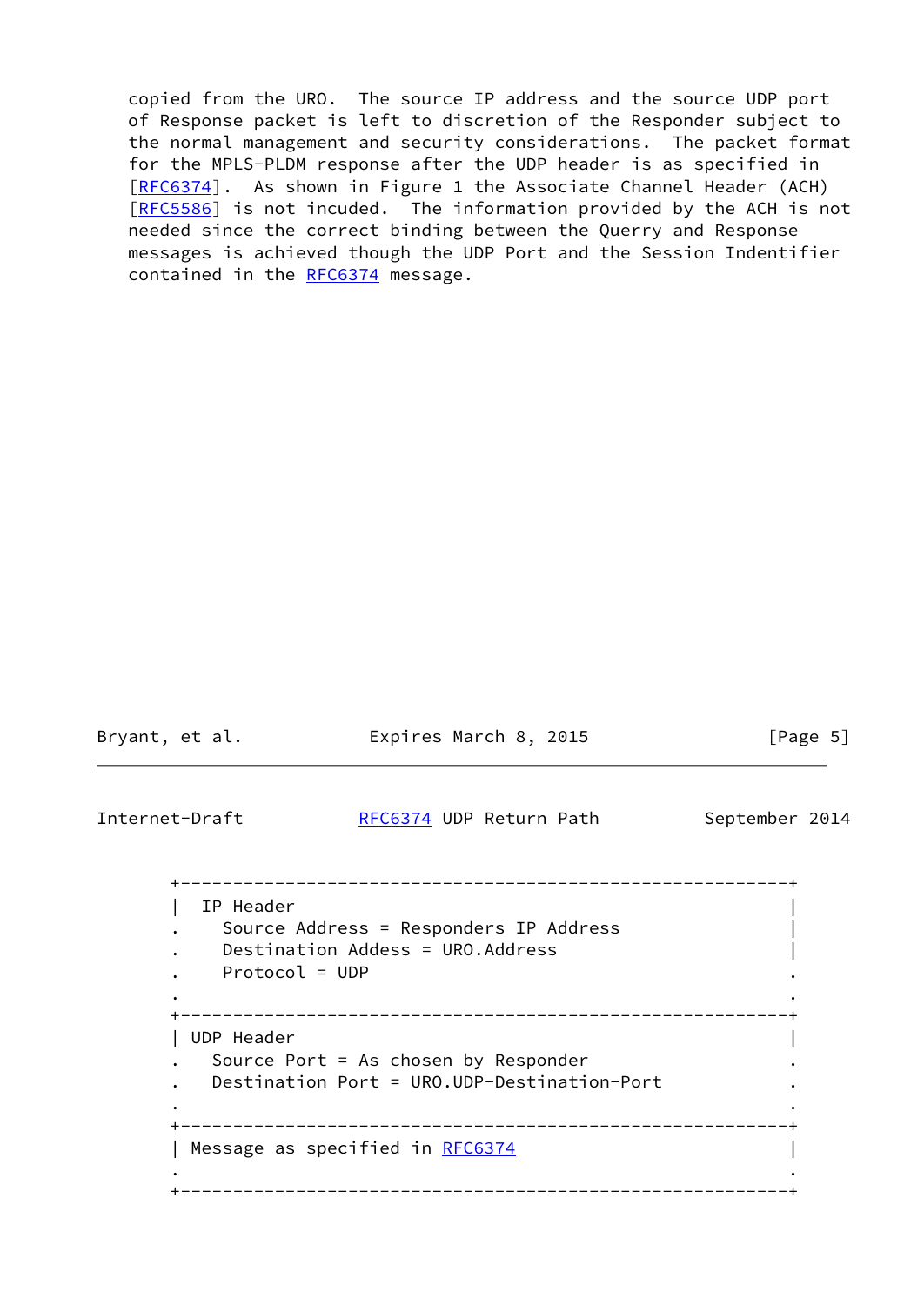## Figure 1: Response packet Format

 If the return path is an IP path, only one-way delay or one-way loss measurement can be carried out. In this case timestamps 3 and 4 MUST be zero as specified in [\[RFC6374](https://datatracker.ietf.org/doc/pdf/rfc6374)].

<span id="page-6-0"></span>[4.4](#page-6-0). Receiving an MPLS-PM Response

 If the response was received over UDP/IP and an out-of-band response was expected, the Response message SHOULD be directed to the appropriate measurement process as determined by the destination UDP Port, and processed using the corresponding measurement type procedure specified in [\[RFC6374](https://datatracker.ietf.org/doc/pdf/rfc6374)].

 If the Response was received over UDP/IP and an out-of-band response was not requested, that response should be dropped and the event SHOULD be notified to the operator through the management system, taking the normal precautions with respect to the prevention of overload of the error reporting system.

<span id="page-6-1"></span>[5](#page-6-1). Manageability Considerations

The manageability considerations described in **Section [7 of \[RFC6374\]](https://datatracker.ietf.org/doc/pdf/rfc6374#section-7)**  are applicable to this specification. Additional manageability considerations are noted within the elements of procedure of this document.

 Nothing in this document precludes the use of a configured UDP/IP return path in a deployment in which configuration is preferred to signalling. In these circumstances the URO MAY be omitted from the MPLS-PLDM messages.

| Bryant, et al. | Expires March 8, 2015 | [Page 6] |  |
|----------------|-----------------------|----------|--|
|                |                       |          |  |

Internet-Draft [RFC6374](https://datatracker.ietf.org/doc/pdf/rfc6374) UDP Return Path September 2014

<span id="page-6-2"></span>[6](#page-6-2). Security Considerations

 The MPLS-PLDM system is not intended to be deployed on the public Internet. It is intended for deployment in well manages private and service provider networks. The security considerations described in Section [8 of \[RFC6374\]](https://datatracker.ietf.org/doc/pdf/rfc6374#section-8) are applicable to this specification and the reader's attention is drawn to the last two paragraphs. Cryptographic measures may be enhanced by the correct configuration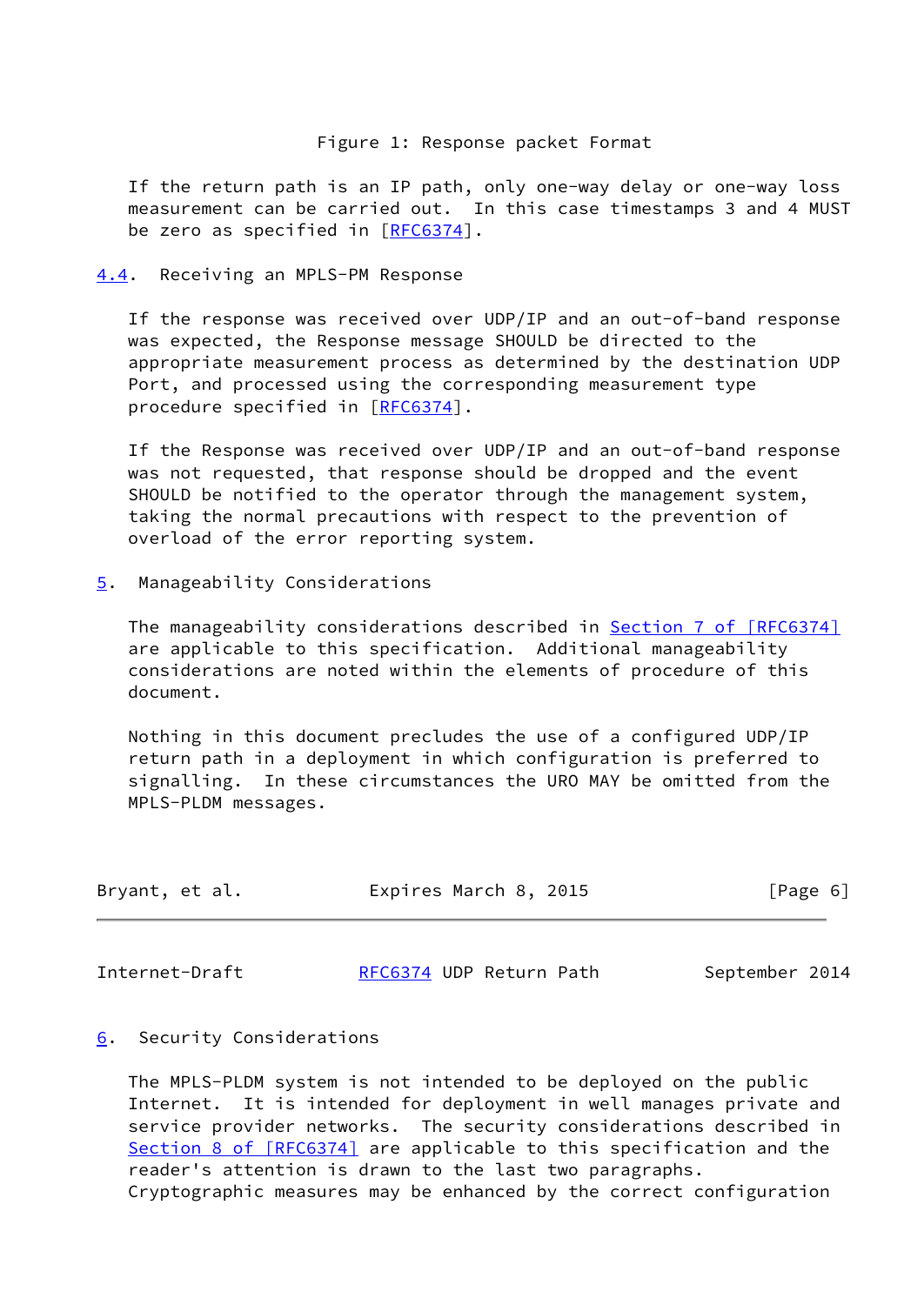of access control lists and firewalls.

 There is no additional exposure of information to pervasive monitoring systems observing LSPs that are being monitored.

<span id="page-7-0"></span>[7](#page-7-0). IANA Considerations

 IANA is requested to assign a new Optional TLV type from MPLS Loss/ Delay Measurement TLV Object Registry contained within the g-ach parameters registry set.

| Code | Description     | Reference |
|------|-----------------|-----------|
| TBD. | Return UDP Port | [This]    |

The TLV 131 is recommended.

<span id="page-7-1"></span>[8](#page-7-1). Acknowledgements

We acknowledge the contribution of Joseph Chin and Rakesh Gandhi, both with Cisco Systems. We thank Loa Andersson, Eric Osborne, Mustapha Aissaoui, and Jeffrey Zhang for their review comments.

We thank all who have reviewed this text and provided feedback.

- <span id="page-7-2"></span>[9](#page-7-2). Normative References
	- [RFC0768] Postel, J., "User Datagram Protocol", STD 6, [RFC 768](https://datatracker.ietf.org/doc/pdf/rfc768), August 1980.
	- [RFC2119] Bradner, S., "Key words for use in RFCs to Indicate Requirement Levels", [BCP 14](https://datatracker.ietf.org/doc/pdf/bcp14), [RFC 2119](https://datatracker.ietf.org/doc/pdf/rfc2119), March 1997.
	- [RFC3945] Mannie, E., "Generalized Multi-Protocol Label Switching (GMPLS) Architecture", [RFC 3945](https://datatracker.ietf.org/doc/pdf/rfc3945), October 2004.
	- [RFC5586] Bocci, M., Vigoureux, M., and S. Bryant, "MPLS Generic Associated Channel", [RFC 5586](https://datatracker.ietf.org/doc/pdf/rfc5586), June 2009.

| Bryant, et al. | Expires March 8, 2015 | [Page 7] |
|----------------|-----------------------|----------|
|----------------|-----------------------|----------|

Internet-Draft **[RFC6374](https://datatracker.ietf.org/doc/pdf/rfc6374) UDP Return Path** September 2014

[RFC5654] Niven-Jenkins, B., Brungard, D., Betts, M., Sprecher, N.,